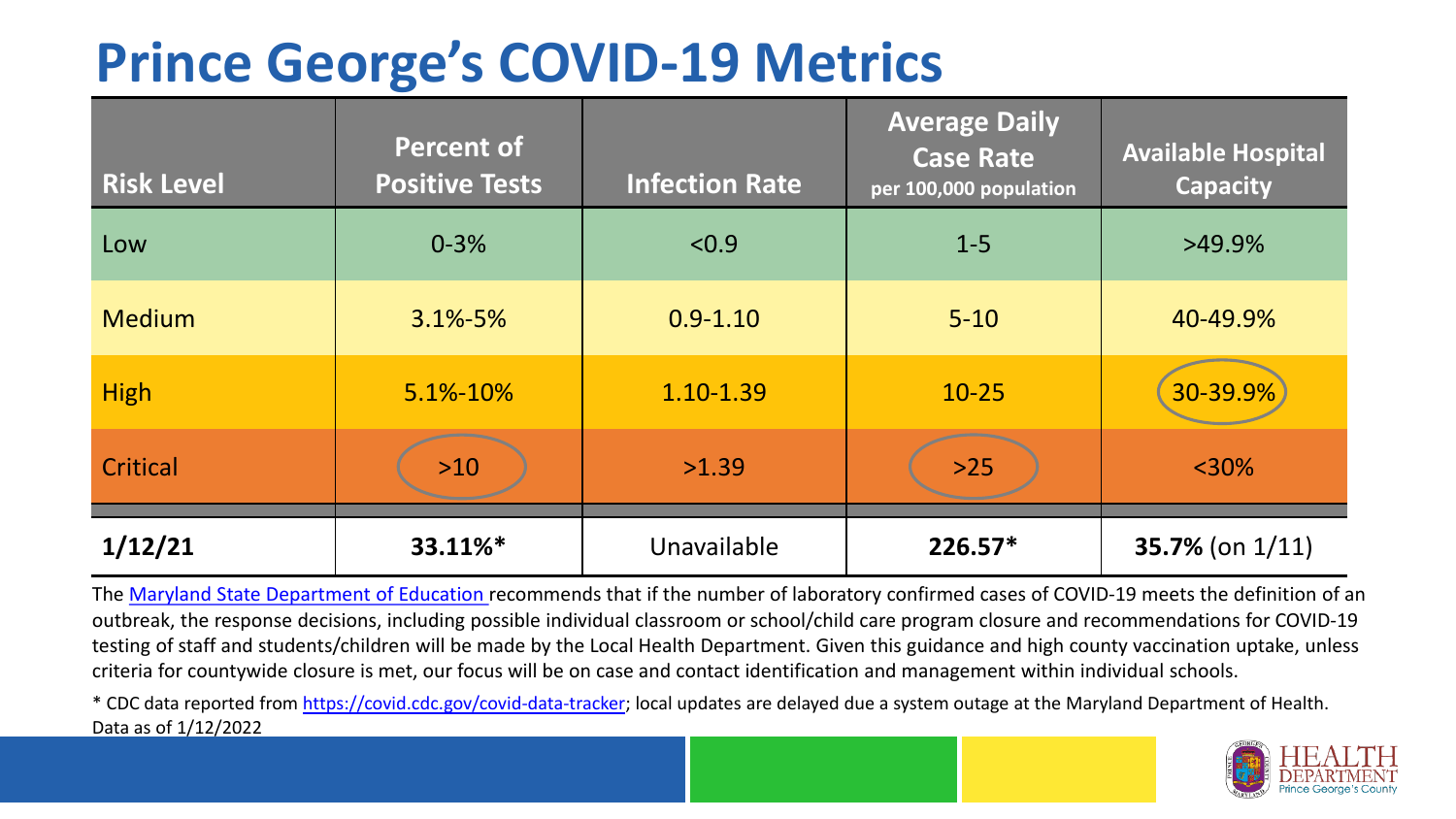## **COVID-19 Community Transmission and Vaccination**

Per the [CDC updated guidance for COVID-19 Prevention in K-12 Schools,](https://www.cdc.gov/coronavirus/2019-ncov/community/schools-childcare/k-12-guidance.html) vaccination is considered the leading prevention strategy for those who are eligible, and **Prince George's County exceeds the percentage of U.S. vaccinations for ages 12 and above**. The CDC also emphasizes using multiple prevention strategies together consistently, included universal indoor masking, as needed based on the level of community transmission and vaccine coverage.



\*\* Local vaccination data reported as of 1/12/2022